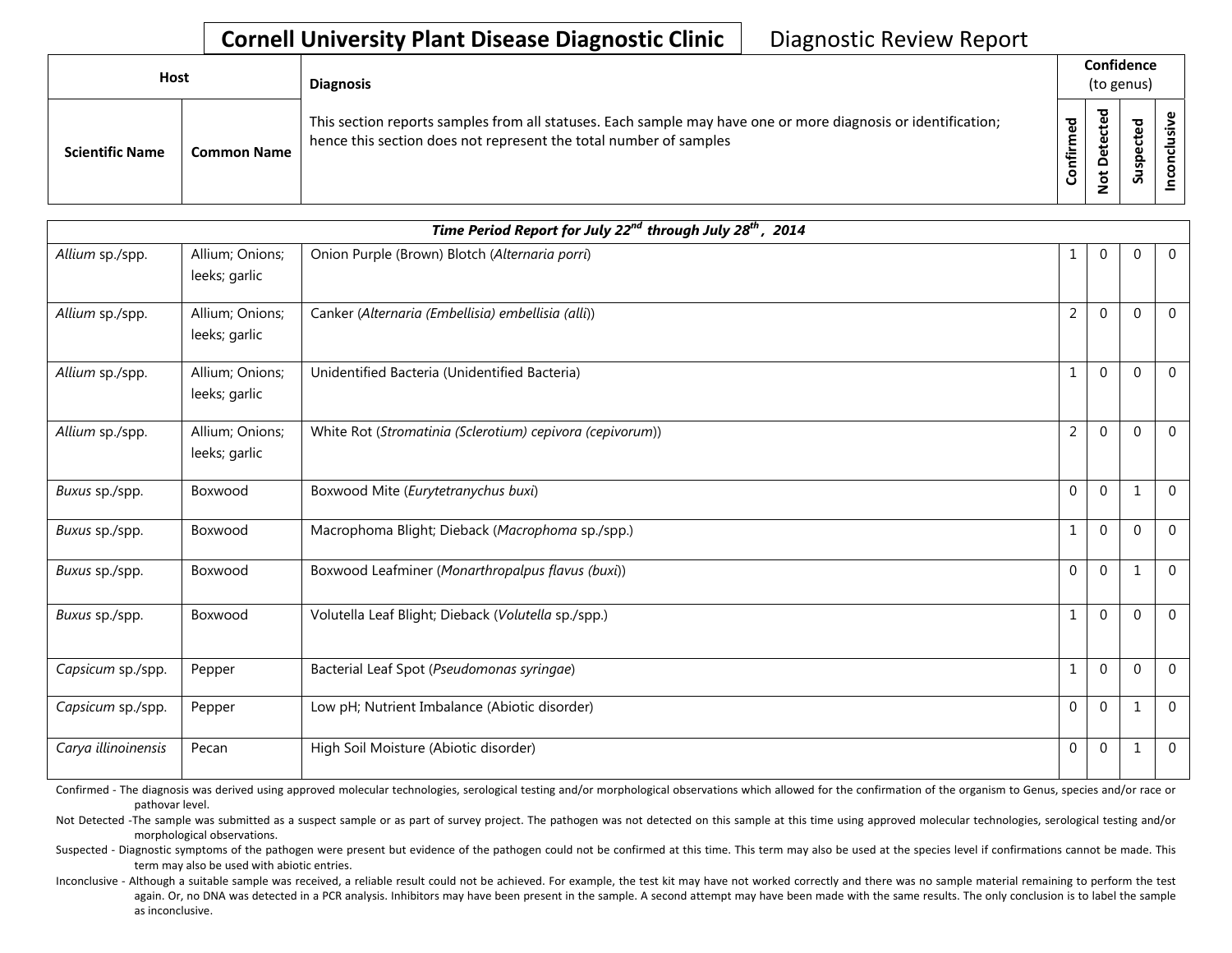| <b>Host</b>            |                    | <b>Diagnosis</b>                                                                                                                                                                   |              | Confidence<br>(to genus)     |             |   |  |  |
|------------------------|--------------------|------------------------------------------------------------------------------------------------------------------------------------------------------------------------------------|--------------|------------------------------|-------------|---|--|--|
| <b>Scientific Name</b> | <b>Common Name</b> | This section reports samples from all statuses. Each sample may have one or more diagnosis or identification;<br>hence this section does not represent the total number of samples | med<br>onfir | ᅙ<br>پ<br>o<br>پ<br><u>o</u> | ਠ<br>௨<br>៹ | ပ |  |  |

| Carya illinoinensis          | Pecan                    | No Pathogen Found (Identification Analysis)                                       | 1 | 0            | $\mathbf 0$  | $\mathbf{0}$   |
|------------------------------|--------------------------|-----------------------------------------------------------------------------------|---|--------------|--------------|----------------|
| Cercis canadensis            | Eastern Redbud           | Additional Sample Requested (Identification Analysis)                             | 1 | 0            | $\Omega$     | $\Omega$       |
| Cercis canadensis            | Eastern Redbud           | Armillaria Root Rot (Armillaria (Armillariella) sp./spp.)                         | 0 | 1            | $\mathbf{0}$ | $\mathbf{0}$   |
| Cercis canadensis            | Eastern Redbud           | Phymatotrichum Root Rot (Phymatotrichopsis (Phymatotrichum) omnivora (omnivorum)) | 0 | -1           | $\mathbf 0$  | $\overline{0}$ |
| Cercis canadensis            | Eastern Redbud           | Root Rot (Unidentified Agent)                                                     | 0 | $\pmb{0}$    | 1            | $\mathbf 0$    |
| Cotoneaster<br>sp./spp.      | Cotoneaster              | No Pathogen Found (Identification Analysis)                                       | 1 | $\mathbf 0$  | $\Omega$     | $\Omega$       |
| Cotoneaster<br>sp./spp.      | Cotoneaster              | Root Damage (Abiotic disorder)                                                    | 0 | $\mathbf{0}$ | 1            | $\Omega$       |
| Dictamnus albus<br>purpureus | Gas Plant,<br>Purple     | Insect Damage (Unidentified Insect)                                               | 1 | 0            | $\Omega$     | $\Omega$       |
| Dictamnus albus<br>purpureus | Gas Plant,<br>Purple     | Not Pathogen; Saprophyte (Secondary Agents; Saprophytes; Unspecif.)               | 1 | 0            | $\Omega$     | $\Omega$       |
| Dictamnus albus<br>purpureus | Gas Plant,<br>Purple     | Root Damage (Abiotic disorder)                                                    | 0 | $\mathbf 0$  | 1            | $\Omega$       |
| Gardenia<br>jasminoides      | Common<br>Gardenia (cape | Aerial Stem Blight (Phytophthora sp./spp.)                                        | 0 |              | $\mathbf 0$  | $\Omega$       |

Confirmed - The diagnosis was derived using approved molecular technologies, serological testing and/or morphological observations which allowed for the confirmation of the organism to Genus, species and/or race or pathovar level.

Not Detected -The sample was submitted as a suspect sample or as part of survey project. The pathogen was not detected on this sample at this time using approved molecular technologies, serological testing and/or morphological observations.

Suspected - Diagnostic symptoms of the pathogen were present but evidence of the pathogen could not be confirmed at this time. This term may also be used at the species level if confirmations cannot be made. This term may also be used with abiotic entries.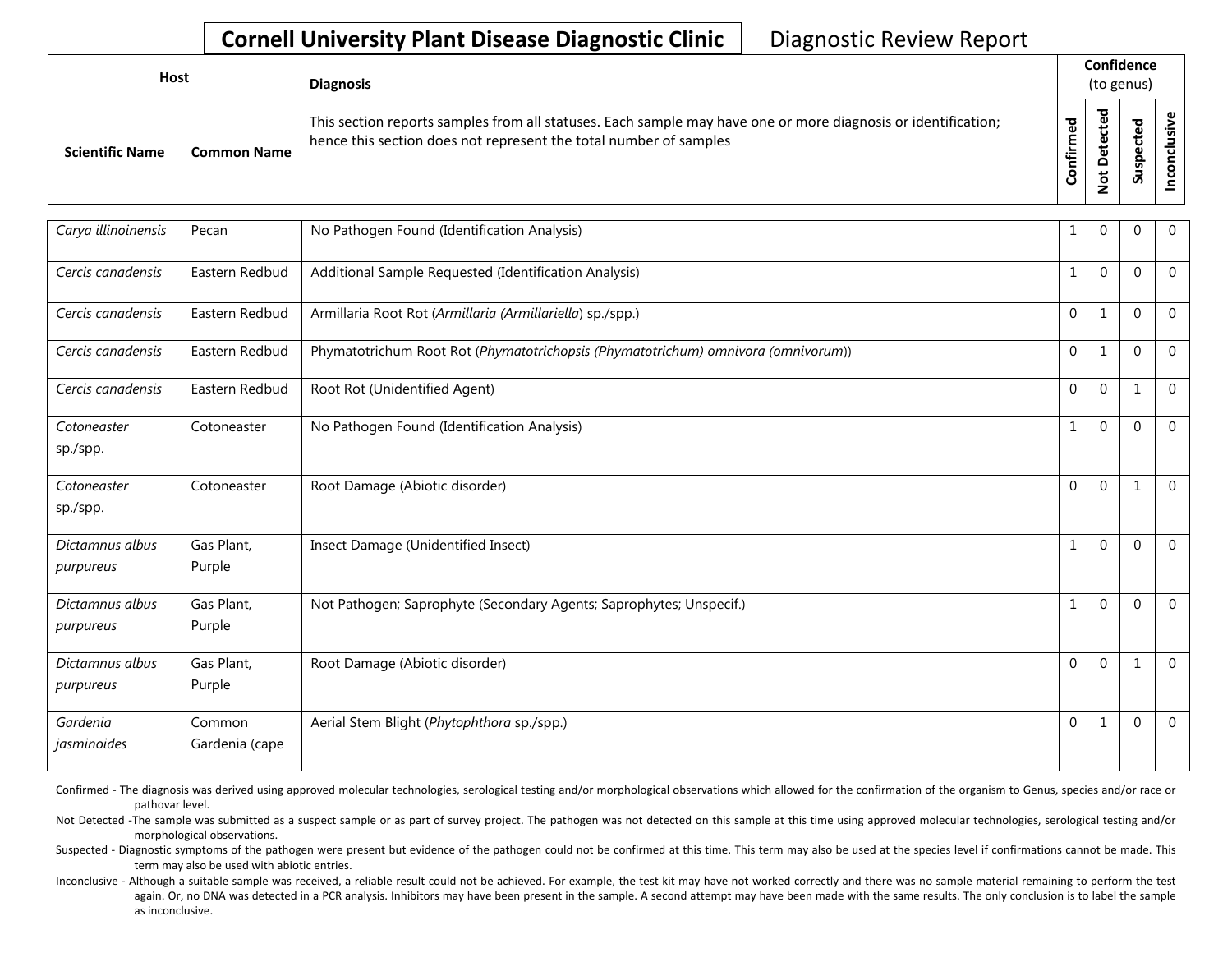| Host                   |                    | <b>Diagnosis</b>                                                                                                                                                                   |    | Confidence<br>(to genus) |                            |  |  |  |
|------------------------|--------------------|------------------------------------------------------------------------------------------------------------------------------------------------------------------------------------|----|--------------------------|----------------------------|--|--|--|
| <b>Scientific Name</b> | <b>Common Name</b> | This section reports samples from all statuses. Each sample may have one or more diagnosis or identification;<br>hence this section does not represent the total number of samples | ∉ั | ᅕ                        | ъ<br>ں<br>ω<br>요<br>ន<br>S |  |  |  |

|                          | jasmine)                             |                                                                     |              |              |              |                |
|--------------------------|--------------------------------------|---------------------------------------------------------------------|--------------|--------------|--------------|----------------|
| Gardenia<br>jasminoides  | Common<br>Gardenia (cape<br>jasmine) | Unknown Abiotic Disorder (Abiotic disorder)                         | $\Omega$     | $\Omega$     | $\mathbf{1}$ | $\Omega$       |
| Lycopersicon<br>sp./spp. | Tomato                               | Low pH; Nutrient Imbalance (Abiotic disorder)                       | $\Omega$     | $\Omega$     | $\mathbf{1}$ | $\Omega$       |
| Malus sp./spp.           | Crabapple                            | Fire Blight (Erwinia amylovora)                                     | 1            | $\mathbf{0}$ | $\mathbf{0}$ | $\overline{0}$ |
| Malus sp./spp.           | Crabapple                            | Japanese Apple Rust (Gymnosporangium yamadae)                       |              | $\mathbf 0$  | $\mathbf{0}$ | $\mathbf 0$    |
| Malus sylvestris         | Common Apple                         | Phytophthora Canker (Phytophthora sp./spp.)                         | 1            | $\mathbf{0}$ | $\mathbf{0}$ | $\overline{0}$ |
| Picea pungens            | <b>Blue Spruce</b>                   | Insect Damage (Unidentified Insect)                                 | 1            | $\mathbf 0$  | $\mathbf{0}$ | $\Omega$       |
| Picea pungens            | <b>Blue Spruce</b>                   | Sudden Needle Drop: Spruce Needle Drop (Setomelanomma holmii)       | 1            | $\mathbf 0$  | 0            | $\Omega$       |
| Picea pungens            | <b>Blue Spruce</b>                   | Unknown Abiotic Disorder (Abiotic disorder)                         | $\mathbf{0}$ | $\mathbf{0}$ | 1            | $\mathbf{0}$   |
| Picea pungens            | <b>Blue Spruce</b>                   | Unspecified Pathology (Rhizosphaera sp./spp.)                       | 1            | $\Omega$     | $\Omega$     | $\Omega$       |
| Pinus sp./spp.           | Pine                                 | Not Pathogen; Saprophyte (Secondary Agents; Saprophytes; Unspecif.) |              | $\Omega$     | $\Omega$     | $\Omega$       |
| Pinus sp./spp.           | Pine                                 | Unknown Abiotic Disorder (Abiotic disorder)                         | $\Omega$     | $\mathbf{0}$ | $\mathbf{1}$ | $\Omega$       |

Confirmed - The diagnosis was derived using approved molecular technologies, serological testing and/or morphological observations which allowed for the confirmation of the organism to Genus, species and/or race or pathovar level.

Not Detected -The sample was submitted as a suspect sample or as part of survey project. The pathogen was not detected on this sample at this time using approved molecular technologies, serological testing and/or morphological observations.

Suspected - Diagnostic symptoms of the pathogen were present but evidence of the pathogen could not be confirmed at this time. This term may also be used at the species level if confirmations cannot be made. This term may also be used with abiotic entries.